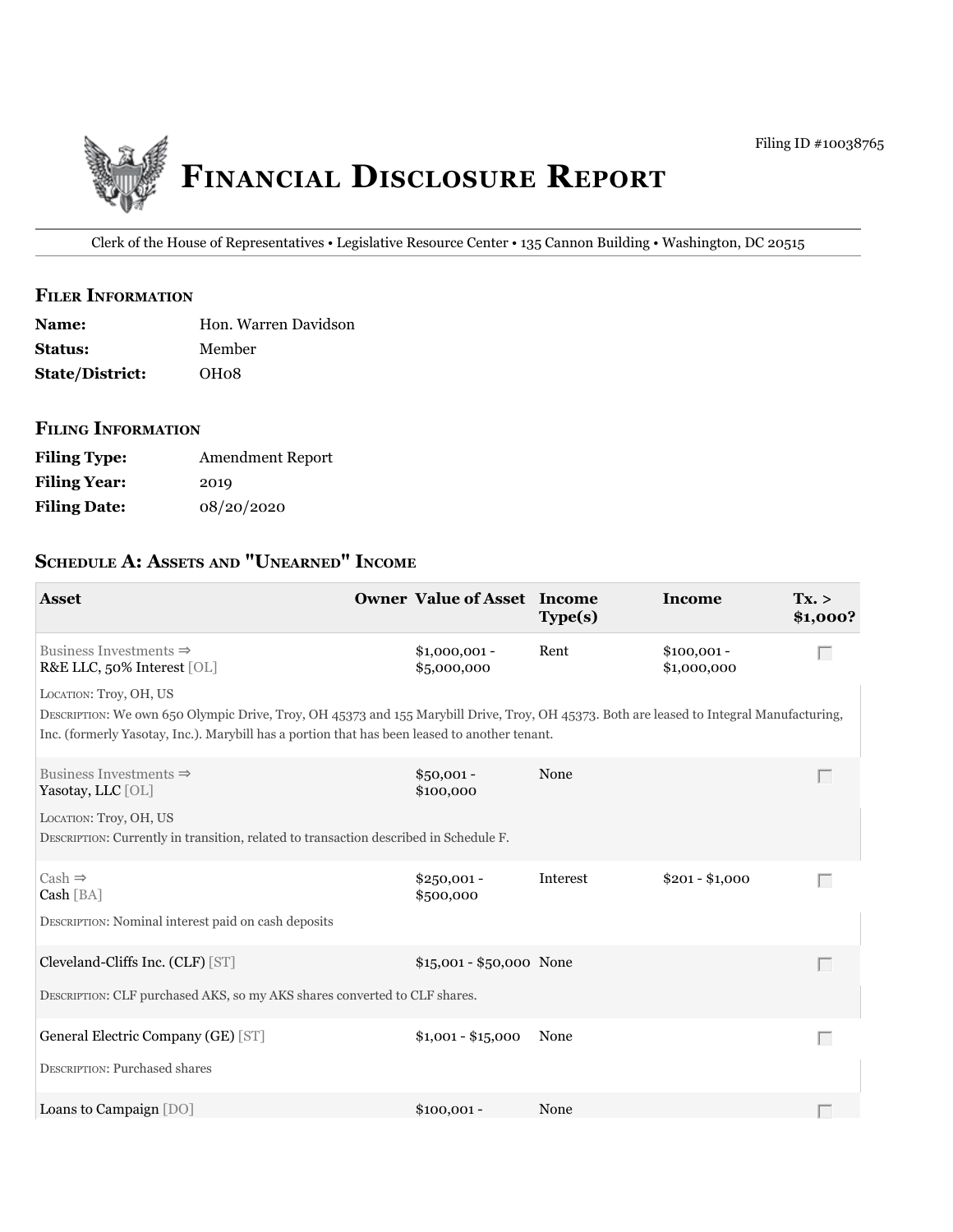| <b>Asset</b>                                                     |    | <b>Owner Value of Asset Income</b> | Type(s)                                     | Income                      | Tx. ><br>\$1,000? |
|------------------------------------------------------------------|----|------------------------------------|---------------------------------------------|-----------------------------|-------------------|
|                                                                  |    | \$250,000                          |                                             |                             |                   |
| Parkwood [RP]                                                    | JT | $$250,001 -$<br>\$500,000          | None                                        |                             | $\overline{\vee}$ |
| LOCATION: Troy, OH, US                                           |    |                                    |                                             |                             |                   |
| Payment pursuant to agreement listed on<br>Schedule F [OT]       |    | Undetermined                       | Quarterly<br>Payments with<br>contingencies | $$100,001 -$<br>\$1,000,000 |                   |
| DESCRIPTION: Payments pursuant to agreement listed on Schedule F |    |                                    |                                             |                             |                   |
| Workhorse Group, Inc. (WKHS) [ST]                                |    | $$50,001 -$<br>\$100,000           | None                                        |                             | П                 |
| DESCRIPTION: Purchased shares                                    |    |                                    |                                             |                             |                   |

\* asset class details available at the bottom of this form. For the complete list of asset type abbreviations, please visit [https://fd.house.gov/reference/asset-type-codes.aspx.](https://fd.house.gov/reference/asset-type-codes.aspx)

# **SCHEDULE B: TRANSACTIONS**

| <b>Asset</b>                                        |    | <b>Owner Date</b> | Tx.<br><b>Type</b> | <b>Amount</b>             | Cap.<br>Gains ><br>\$200? |
|-----------------------------------------------------|----|-------------------|--------------------|---------------------------|---------------------------|
| Parkwood [RP]                                       | JT | 12/23/2019        | $\mathbf{P}$       | $$250,001 -$<br>\$500,000 |                           |
| LOCATION: Troy, OH, US                              |    |                   |                    |                           |                           |
| DESCRIPTION: Purchased a home for & from my parents |    |                   |                    |                           |                           |

\* asset class details available at the bottom of this form. For the complete list of asset type abbreviations, please visit [https://fd.house.gov/reference/asset-type-codes.aspx.](https://fd.house.gov/reference/asset-type-codes.aspx)

# **ScheDule c: earneD income**

None disclosed.

# **ScheDule D: liaBilitieS**

| Owner Creditor     | Date Incurred Type |                                                                               | <b>Amount of</b><br>Liability |
|--------------------|--------------------|-------------------------------------------------------------------------------|-------------------------------|
| City of Troy       | January 2014       | Guarantor for R&E LLC, 50% owner                                              | $$250,001 -$<br>\$500,000     |
| Greenville Federal | May 2016           | Personal guarantor for mortgages to R&E, \$1,000,001 -<br>LLC; I own $50\%$ . | \$5,000,000                   |

# **ScheDule e: PoSitionS**